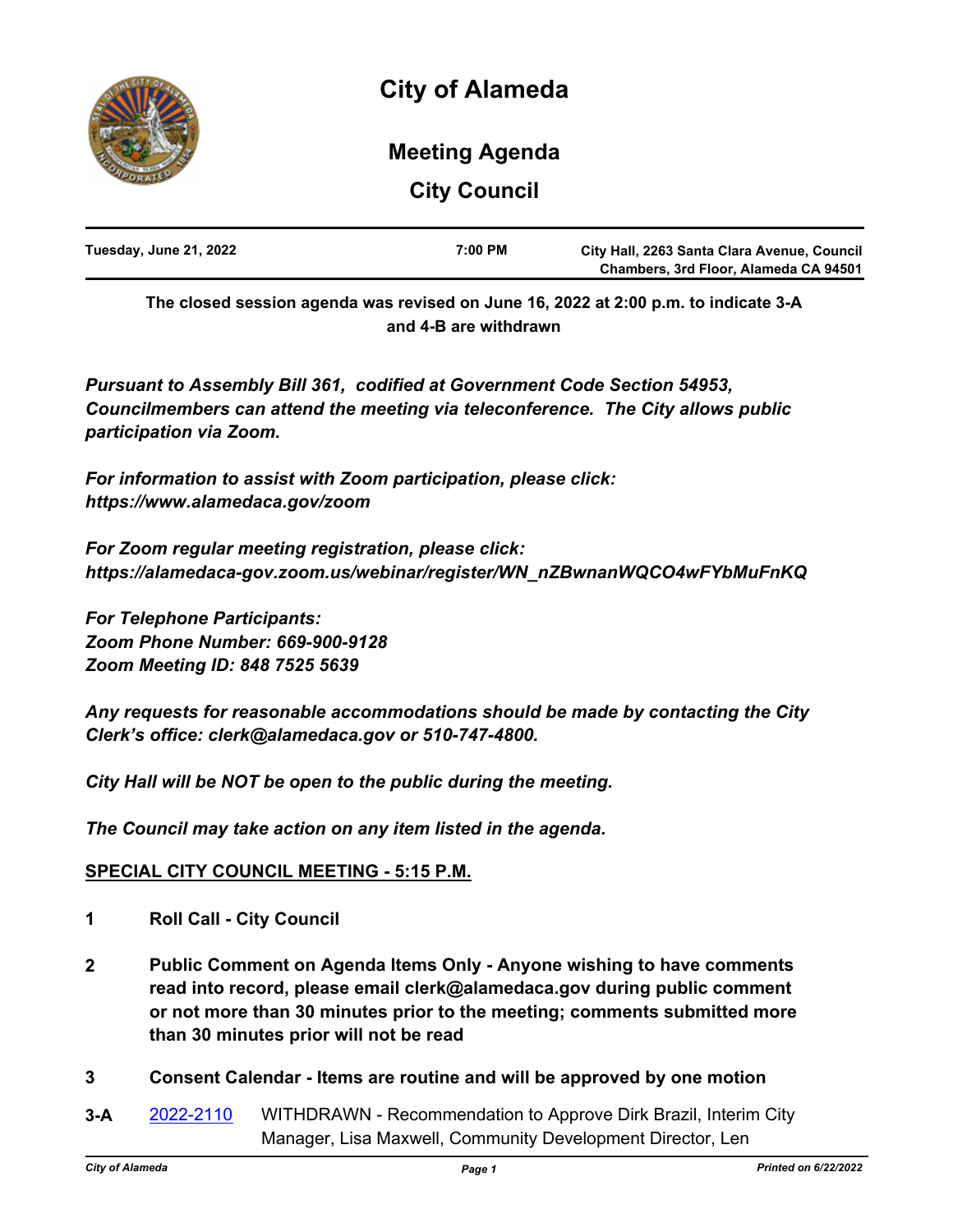Aslanian, Assistant City Attorney, and Nanette Mocanu, Assistant Community Development Director, as Real Property Negotiators for Building 12, Located at 1050 West Tower Avenue Alameda, CA. (Community Development 29061822)

#### **4 Adjournment to Closed Session to consider:**

- **4-A** [2022-2136](http://alameda.legistar.com/gateway.aspx?m=l&id=/matter.aspx?key=11913) CONFERENCE WITH LEGAL COUNSEL EXISTING LITIGATION Requests for the City to participate as amicus in pending litigations: (Pursuant to Government Code § 54956.9) Case Name: 303 Creative LLC, et al. v Aubrey Elenis et al. Court: United States Court of Appeals for the Tenth Circuit; United States Supreme Court Case Number: 19-1413; 21-476
- **4-B** [2022-2105](http://alameda.legistar.com/gateway.aspx?m=l&id=/matter.aspx?key=11882) WITHDRAWN CONFERENCE WITH REAL PROPERTY NEGOTIATORS (Pursuant to Government Code Section 54956.8) PROPERTY: 1050 West Tower Avenue (Building 12) Alameda Point, Alameda, CA CITY NEGOTIATORS: Interim City Manager Dirk Brazil, Community Development Director Lisa Maxwell, Assistant Community Development Director Nanette Mocanu, and Assistant City Attorney Len Aslanian NEGOTIATING PARTIES: City of Alameda and Saildrone, Inc. UNDER NEGOTIATION: Price and Terms of Lease
- **4-C** [2022-2117](http://alameda.legistar.com/gateway.aspx?m=l&id=/matter.aspx?key=11894) CONFERENCE WITH LABOR NEGOTIATORS (Government Code Section 54957.6)

CITY NEGOTIATORS: Nancy Bronstein, Human Resources Director; Nico Procos, General Manager Alameda Municipal Power; Jessica Romeo, Human Resources Manager; and Steve Woo, Senior Human Resources Analyst

EMPLOYEE ORGANIZATIONS: Alameda City Employees Association (ACEA); Management and Confidential Employees Association (MCEA); Electric Utility Professionals Association (EUPA); International Brotherhood of Electrical Workers (IBEW); Alameda Police Officers Non-Sworn (PANS); Alameda Municipal Power Unrepresented Employees (AMPU) UNDER NEGOTIATION: Salaries, Employee Benefits and Terms of

- Employment
- **4-D** [2022-2118](http://alameda.legistar.com/gateway.aspx?m=l&id=/matter.aspx?key=11895) PUBLIC EMPLOYEE APPOINTMENT/HIRING Pursuant to Government Code § 54957 Title/description of positions to be filled: City Manager

#### **5 Announcement of Action Taken in Closed Session, if any**

[2022-2181](http://alameda.legistar.com/gateway.aspx?m=l&id=/matter.aspx?key=11958) June 21, 2022 Closed Session Announcement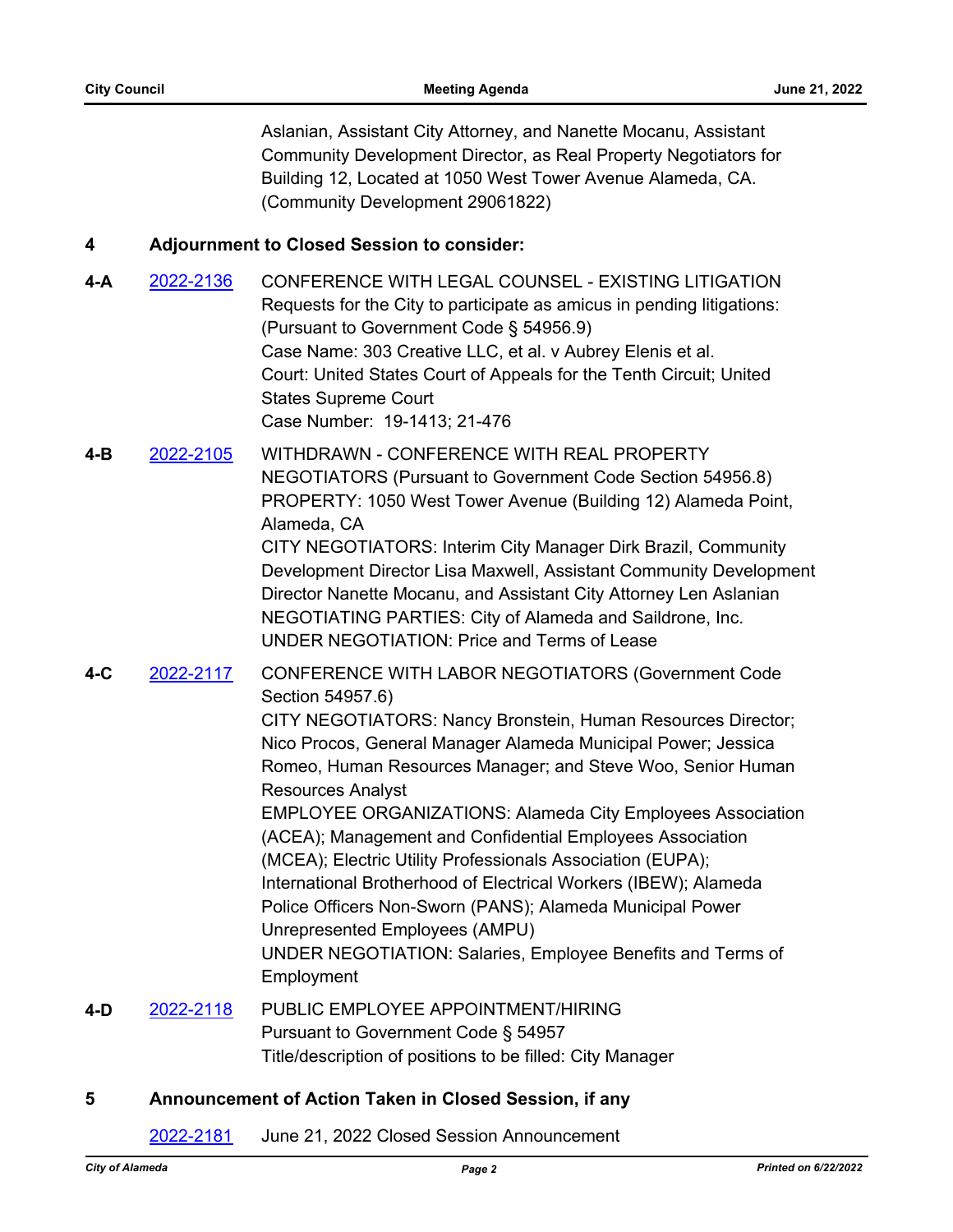#### *Attachments:* [Announcement](http://alameda.legistar.com/gateway.aspx?M=F&ID=698df0d5-083f-4255-8e52-a865203f013d.pdf)

#### **6 Adjournment - City Council**

# **SPECIAL JOINT MEETING OF THE CITY COUNCIL AND SUCCESSOR AGENCY TO THE COMMUNITY IMPROVEMENT COMMISSION (SACIC) MEETING - 6:59 P.M.**

#### **Pledge of Allegiance**

- **1 Roll Call City Council and SACIC**
- **2 Consent Calendar Items are routine and will be approved by one motion; members of the public may speak once for up to 2 minutes on the entire Consent Calendar; following public comment, the Council/SACIC can remove items and speak for up to 5 minutes on each item; recording a non-affirmative vote should be done without removal**
- **2-A** [2022-2127](http://alameda.legistar.com/gateway.aspx?m=l&id=/matter.aspx?key=11904) Minutes of the Special Joint City Council and SACIC Meeting Held on May 17, 2022. [City Council/SACIC] (City Clerk)

### **3 Agenda Items - 6 members of the public may speak for up to 3 minutes; 7 or more may speak for up to 2 minutes**

**3-A** [2022-2097](http://alameda.legistar.com/gateway.aspx?m=l&id=/matter.aspx?key=11874) Public Hearing to Establish the Proposition 4 (Appropriations) Limit for Fiscal Year 2022-22; and Adoption of Resolution Establishing the Appropriations Limit for Fiscal Year 2022-23. [City Council] (Finance 10024054)

# *Attachments:* [Exhibit 1 - Appropriations Limit Calculations](http://alameda.legistar.com/gateway.aspx?M=F&ID=db77d52b-dc12-442d-9ba8-61aef54e7ffe.pdf) **[Resolution](http://alameda.legistar.com/gateway.aspx?M=F&ID=d263fff4-5f80-4a60-b981-4cfe56d77b54.pdf)**

**3-B** [2022-2098](http://alameda.legistar.com/gateway.aspx?m=l&id=/matter.aspx?key=11875) Adoption of Resolution Approving and Adopting the Budget for Fiscal Year 2022-23 [City Council]; and Adoption of Resolution Approving and Adopting the Budget for Fiscal Year 2022-23; [SACIC]; and Adoption of Resolution Approving Workforce Changes and Amending the Salary Schedules for the Alameda City Employees Association (ACEA) and Management and Confidential Employees Association (MCEA) in Fiscal Year 2022-23, Effective July 3, 2022. [City Council] (Finance 10024054)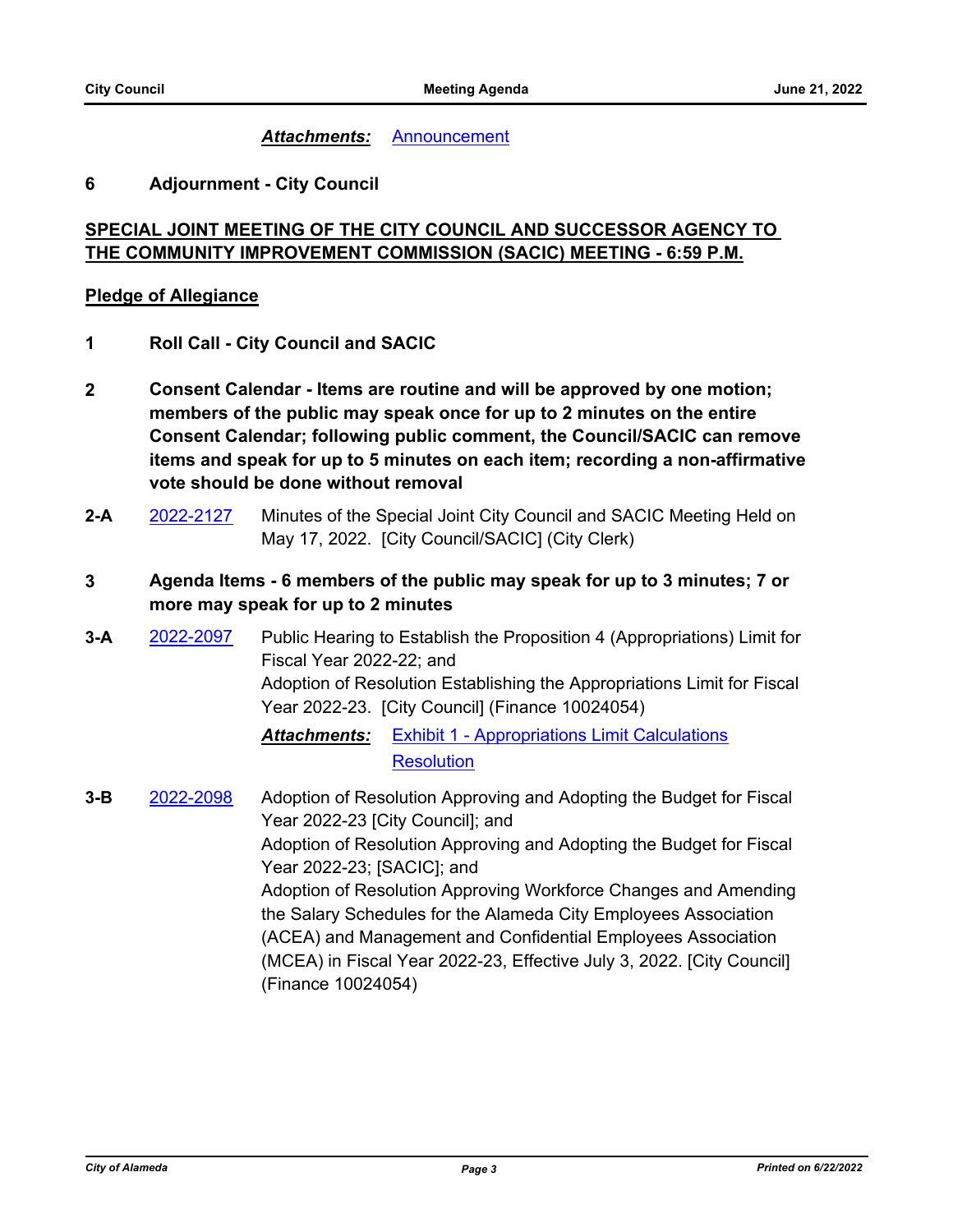| Exhibit 1 - Mid-Cycle Budget Update                 |
|-----------------------------------------------------|
| <b>Exhibit 2 - Updates Since May 2022 Workshop</b>  |
|                                                     |
|                                                     |
| <b>Resolution - Mid-Cycle Budget [City Council]</b> |
| <b>Resolution - Mid-Cycle Budget [SACIC]</b>        |
| <b>Resolution - Mid-Cycle Workforce Changes</b>     |
|                                                     |
|                                                     |
|                                                     |

- **3-C** [2022-2100](http://alameda.legistar.com/gateway.aspx?m=l&id=/matter.aspx?key=11877) Adoption of Resolution to Adopt the One-Time Revenue, Excess Property Transfer Tax, and General Fund Surplus Policy. [City Council] (Finance 10024051)
	- *Attachments:* [Exhibit 1 One-Time Revenue and General Fund Surplus](http://alameda.legistar.com/gateway.aspx?M=F&ID=c7c28c54-a42b-4771-839a-0b965bac20f0.pdf)  **Policy [Resolution](http://alameda.legistar.com/gateway.aspx?M=F&ID=5405b8ad-69e8-4089-a3e3-38bcd038f53d.pdf) [Presentation](http://alameda.legistar.com/gateway.aspx?M=F&ID=138d086a-aa40-4c81-81c6-196d2352ca57.pptx) [Correspondence](http://alameda.legistar.com/gateway.aspx?M=F&ID=b23b15c1-1039-45ef-af34-4f878c6bd05b.pdf)**

#### **4 Adjournment - City Council and SACIC**

#### **REGULAR CITY COUNCIL MEETING - 7:00 P.M.**

- **1 Roll Call City Council**
- **2 Agenda Changes**
- **3 Proclamations, Special Orders of the Day and Announcements Limited to 15 minutes**
- **4 Oral Communications, Non-Agenda (Public Comment) Limited to 15 minutes; members of the public may speak for up to 2 minutes regarding any matter not on the agenda; any remaining speakers may comment under Section 9**
- **5 Consent Calendar Items are routine and will be approved by one motion; members of the public may speak once for up to 2 minutes on the entire Consent Calendar; following public comment, the Council can remove items and speak for up to 5 minutes on each item; recording a non-affirmative vote should be done without removal**
- **5-A** [2022-2123](http://alameda.legistar.com/gateway.aspx?m=l&id=/matter.aspx?key=11900) Minutes of the Special City Council Meetings and the May 3, 2022 Continued Meeting Held on May 10, 2022; and the Special and Regular City Council Meeting Held on May 17, 2022. (City Clerk)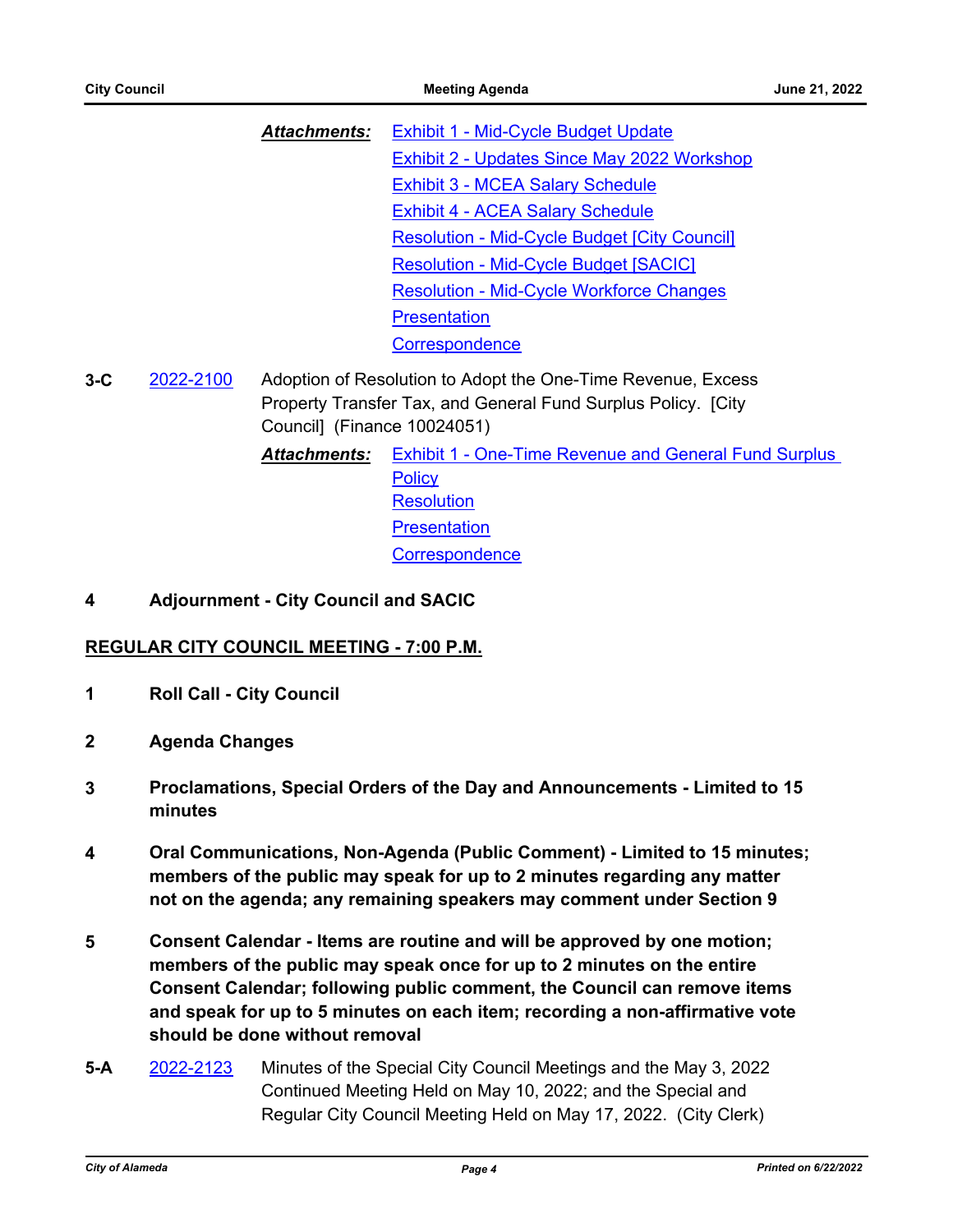| $5-B$ | 2022-2135 | Bills for Ratification. (Finance)                                                                                                                                                                                                                                                                                  |  |
|-------|-----------|--------------------------------------------------------------------------------------------------------------------------------------------------------------------------------------------------------------------------------------------------------------------------------------------------------------------|--|
|       |           | <b>Bills for Ratification</b><br><b>Attachments:</b>                                                                                                                                                                                                                                                               |  |
| $5-C$ | 2022-2093 | Recommendation to Approve the City of Alameda Investment Policy.<br>(Finance 10024051)                                                                                                                                                                                                                             |  |
|       |           | Attachments:<br><b>Exhibit 1 - Investment Policy</b>                                                                                                                                                                                                                                                               |  |
| $5-D$ | 2022-2067 | Recommendation to Authorize the Interim City Manager to Execute an<br>Agreement, Substantially in the Form of the Attached Agreement, with<br>the Alameda County Fire Department Regarding the Regional<br>Emergency Communication Center and Fire Dispatch and Radio<br>Services. (Fire 10032200)                 |  |
|       |           | <b>Exhibit 1 - Agreement</b><br><b>Attachments:</b><br><b>Exhibit 2 - Final Budget</b>                                                                                                                                                                                                                             |  |
| $5-E$ | 2022-2077 | Recommendation to Authorize the Interim City Manager to Execute an<br>Agreement with the Alameda Sun for the Publication of Legal Notices<br>for Fiscal Year 2022-23. (City Clerk 10022020)                                                                                                                        |  |
|       |           | <b>Exhibit 1 - Contract</b><br><b>Attachments:</b>                                                                                                                                                                                                                                                                 |  |
| $5-F$ | 2022-2104 | Recommendation to Authorize the City Attorney to Consent to Law<br>Firm Shute, Mihaly and Weinberger LLP's (SMW) Request to Waive<br>Conflicts of Interest in Connection with SMW's Legal Representation of<br>the City of Alameda and the Alameda County Waste Management<br>Authority. (City Attorney 10023040)  |  |
|       |           | <b>Attachments:</b><br><b>Exhibit 1 - Consent to Potential Conflict of Interest</b>                                                                                                                                                                                                                                |  |
| $5-G$ | 2022-2132 | Recommendation to Approve Amended Agreement for the City<br>Attorney Effective June 19, 2022. (Human Resources 10025060)<br><b>Exhibit 1 - City Attorney Employment Agreement</b><br><b>Attachments:</b>                                                                                                           |  |
| $5-H$ | 2022-2086 | Recommendation to Accept the Work of McGuire & Hester for Fire<br>Station No. 2 Pavement Improvements Project, No. PW 05-20-25.<br>(Public Works 31041520)                                                                                                                                                         |  |
| $5-I$ | 2022-2089 | Recommendation to Accept the Work of Ranger Pipelines, Inc. for<br>Cyclic Sewer Replacement Project, Phase 17, No. PW 07-20-34.<br>(Public Works 50141600)                                                                                                                                                         |  |
| 5-J   | 2022-2088 | Recommendation to Authorize the Interim City Manager to Execute a<br>Five-Year Agreement with West Coast Arborist for Urban Forest<br>Maintenance Services, Citywide, No. P.W. 07-06-16, in an Amount<br>Not to Exceed \$13,119,805. (Public Works 31041520)<br><b>Attachments:</b><br><b>Exhibit 1 - Contract</b> |  |

**5-K** [2022-2094](http://alameda.legistar.com/gateway.aspx?m=l&id=/matter.aspx?key=11871) Recommendation to Endorse a Grant Application to the Alameda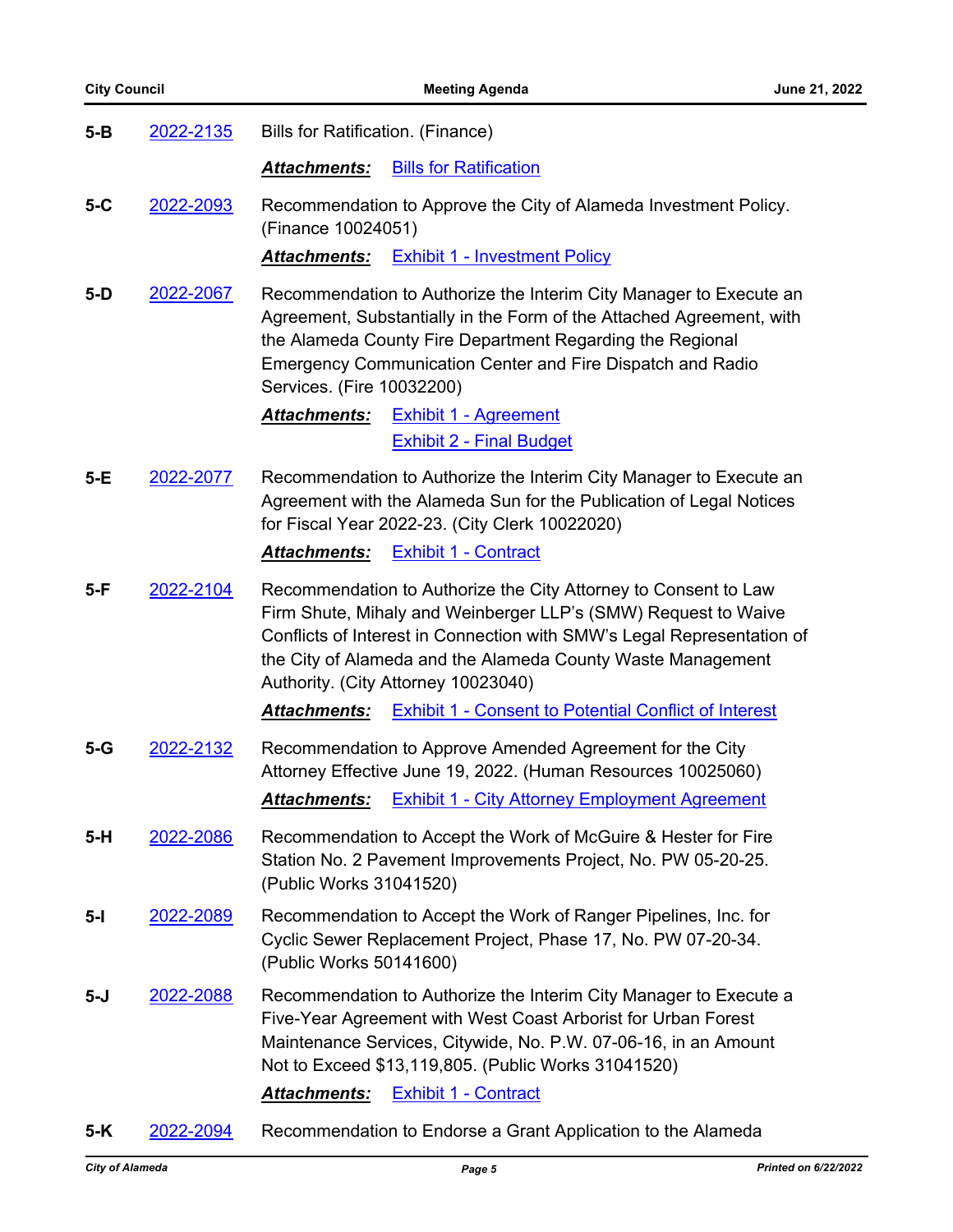County Transportation Commission's 2024 Comprehensive Investment Plan Call for Projects for Grant Funds for the Alameda-Oakland Free Public Water Shuttle Pilot Program. (Transportation 20962740)

**5-L** [2022-2102](http://alameda.legistar.com/gateway.aspx?m=l&id=/matter.aspx?key=11879) Recommendation to Receive an Update on Senate Bill 1383 Procurement Compliance and Approve Approach for Fiscal Year 2022-23 Compliance; and

> Adoption of Resolution Amending the Fiscal Year 2022-23 Integrated Waste Fund Budget to Increase Revenue in the Amount of \$115,019 and Increase Expenditures in the Amount of \$115,019 to Receive and Appropriate Grant Funds From the California Department of Resources Recycling and Recovery (CALRECYCLE) for Senate Bill 1383 Implementation. (Public Works 26141630/26241631)

#### *Attachments:* [Resolution](http://alameda.legistar.com/gateway.aspx?M=F&ID=fec91dd2-6ed5-4fe2-85cf-674ffaff7412.pdf)

**5-M** [2022-2076](http://alameda.legistar.com/gateway.aspx?m=l&id=/matter.aspx?key=11853) Adoption of Resolution Authorizing the Interim City Manager to Execute All Necessary Documents with the California Department of Transportation (Caltrans) to Complete the Oakland-Alameda Estuary Adaptation Project for \$500,000 to Develop an Adaptation Concept. (Transportation 20962740)

> *Attachments:* [Exhibit 1 - Grant Cost and Schedule](http://alameda.legistar.com/gateway.aspx?M=F&ID=9cc095f5-29d5-40cb-9cdc-29c214079d68.pdf) **[Resolution](http://alameda.legistar.com/gateway.aspx?M=F&ID=fea89490-7829-43d1-9636-de26547d8c1b.pdf)**

**5-N** [2022-2087](http://alameda.legistar.com/gateway.aspx?m=l&id=/matter.aspx?key=11864) Adoption of Resolution Approving the Pavement Management Project be Funded through the State of California's Road Maintenance and Rehabilitation Account for Fiscal Year 2022-23. (Public Works 21241500)

#### *Attachments:* [Resolution](http://alameda.legistar.com/gateway.aspx?M=F&ID=99bf8590-329b-47c6-873a-f2dc98584d59.pdf)

- **5-O** [2022-2128](http://alameda.legistar.com/gateway.aspx?m=l&id=/matter.aspx?key=11905) Adoption of Resolution Amending Resolution No. 15851 Amending the 2022 Regular City Council Meeting Dates. (City Clerk 10022020) *Attachments:* [Resolution](http://alameda.legistar.com/gateway.aspx?M=F&ID=3d29b907-3173-4fbe-ab5f-d3f562a4bfe2.pdf)
- **5-P** [2022-2085](http://alameda.legistar.com/gateway.aspx?m=l&id=/matter.aspx?key=11862) Public Hearing to Consider Adoption of Resolution Approving the Engineer's Report, Confirming Diagram and Assessment, and Ordering the Levy of Assessments, Maintenance Assessment District 01-1 (Marina Cove). (Public Works 27741530)

# *Attachments:* [Exhibit 1 - District Map](http://alameda.legistar.com/gateway.aspx?M=F&ID=c304f8dc-5194-49b1-b146-b99b411a95e4.pdf) [Exhibit 2 - Engineer's Report](http://alameda.legistar.com/gateway.aspx?M=F&ID=fb02a8be-0601-454f-a2ea-4eda7a34e7ee.pdf) **[Resolution](http://alameda.legistar.com/gateway.aspx?M=F&ID=4d9eee70-0276-406f-984e-2f837e347087.pdf)**

**5-Q** [2022-2090](http://alameda.legistar.com/gateway.aspx?m=l&id=/matter.aspx?key=11867) Public Hearing to Consider Adoption of Resolution Approving the Engineer's Report, Confirming Diagram and Assessment, and Ordering the Levy of Assessments, Island City Landscaping and Lighting District 84-2, All Zones. (Public Works 27041530, 27141530,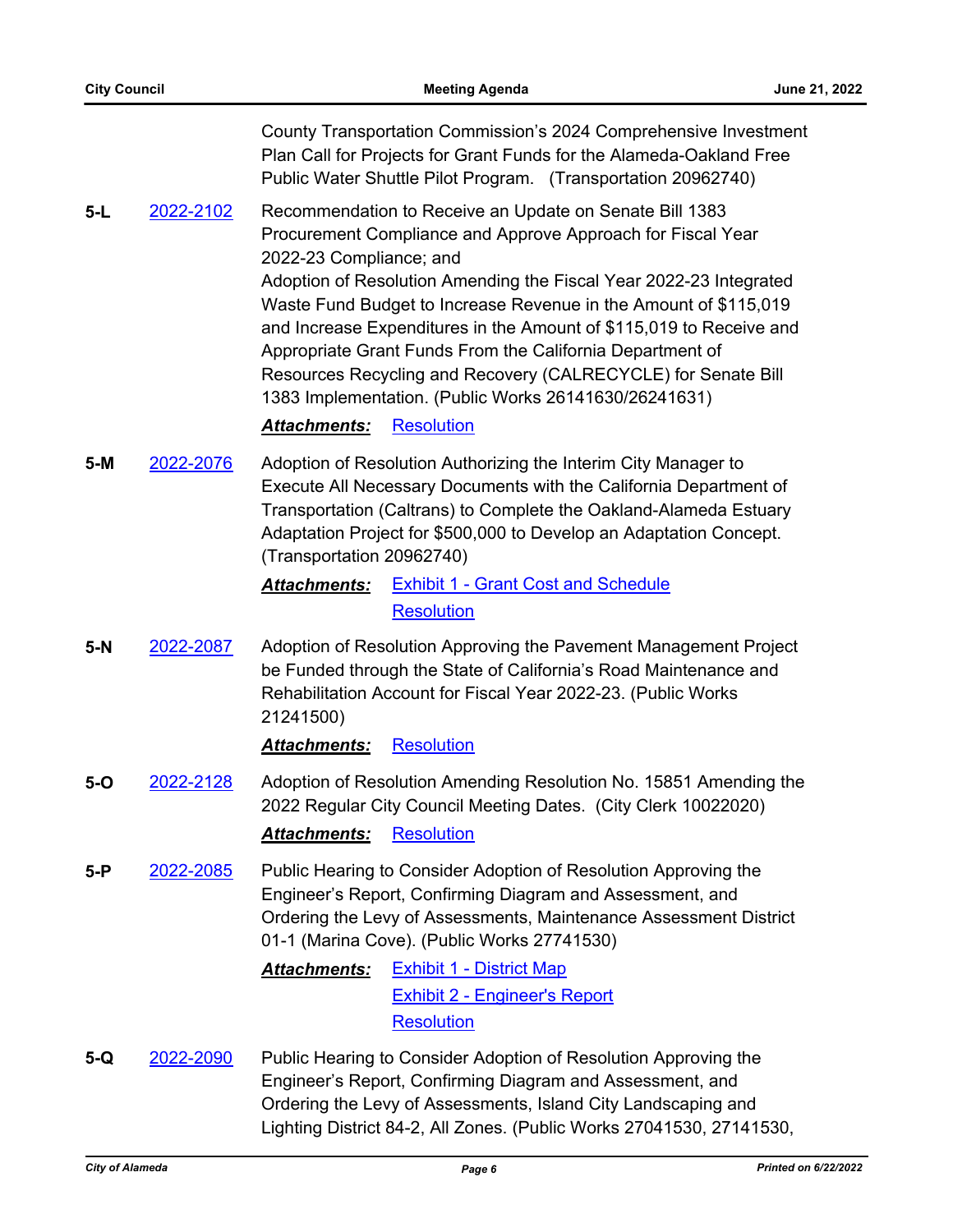# 27241530, 27341530, 27441530, 27541530) *Attachments:* [Exhibit 1 - Zones 1 through 8 Maps](http://alameda.legistar.com/gateway.aspx?M=F&ID=d5838576-792e-4fb3-9329-04e7f716097c.pdf) [Exhibit 2 - Engineer's Report](http://alameda.legistar.com/gateway.aspx?M=F&ID=8970acb0-5b77-45ef-aca6-3f9195127990.pdf) **[Resolution](http://alameda.legistar.com/gateway.aspx?M=F&ID=817a5db4-22c6-40ec-b7cc-27972c6555b0.pdf)**

# **6 Continued Agenda Items - Public comment and speaking times are determined based upon the prior meeting discussion**

# **7 Regular Agenda Items - 6 members of the public may speak for up to 3 minutes; 7 or more may speak for up to 2 minutes**

- **7-A** [2022-2062](http://alameda.legistar.com/gateway.aspx?m=l&id=/matter.aspx?key=11839) Public Hearing to Consider Introduction of Ordinance Amending Alameda Municipal Code Section 30-10 (Cannabis) to Add the North Park Street Maritime Manufacturing (MM-NP) District as a Location Where Cannabis Industry (Manufacturing) is Conditionally Permitted, as Recommended by the Planning Board. (Planning, Building and Transportation 20962710)
	- *Attachments:* [Exhibit 1 Letter from Kiva](http://alameda.legistar.com/gateway.aspx?M=F&ID=fa07acc7-2f85-49d4-926e-cbcc666a0afe.pdf) **[Ordinance](http://alameda.legistar.com/gateway.aspx?M=F&ID=c7a8dfb0-ba26-4b4a-aeae-75ef59a00158.pdf)** [Correspondence - Updated 6/20](http://alameda.legistar.com/gateway.aspx?M=F&ID=ca9779eb-a56c-4724-90ab-7bdd5d3b52e0.pdf)
- **7-B** [2022-2099](http://alameda.legistar.com/gateway.aspx?m=l&id=/matter.aspx?key=11876) Public Hearing to Consider Adoption of Resolution Authorizing the Interim City Manager to Proceed with the Grand Street Resurfacing and Safety Improvement Project Final Concept and Adoption of Environmental Findings. (Transportation 20962740)

*Attachments:* [Exhibit 1 - Recommended Street Configuration](http://alameda.legistar.com/gateway.aspx?M=F&ID=b069359e-c1c0-4307-99e2-4715adf4bd61.pdf) [Exhibit 2 - Alternative Street Configuration](http://alameda.legistar.com/gateway.aspx?M=F&ID=ce788c7a-acf0-434c-8f20-45d2212ffd4e.pdf) [Exhibit 3 - Survey](http://alameda.legistar.com/gateway.aspx?M=F&ID=a2220240-753f-4656-8993-5d42a80dcc7b.pdf) [Exhibit 4 - Survey Results](http://alameda.legistar.com/gateway.aspx?M=F&ID=547fb355-244f-4834-86b6-4e1de33ac046.pdf) [Exhibit 5 - Community Workshop Notes](http://alameda.legistar.com/gateway.aspx?M=F&ID=7ae19b57-8407-4e28-b251-5490705c32ec.pdf) **[Resolution](http://alameda.legistar.com/gateway.aspx?M=F&ID=b960848b-f025-416b-9056-e94f8bff311f.pdf) [Presentation](http://alameda.legistar.com/gateway.aspx?M=F&ID=3b99100d-a180-455e-b1fc-93eb89775d7e.pdf)** [Correspondence - Updated 6/22](http://alameda.legistar.com/gateway.aspx?M=F&ID=39e38ea9-5314-4aa0-80c1-41b2ad522dba.pdf)

**7-C** [2022-2079](http://alameda.legistar.com/gateway.aspx?m=l&id=/matter.aspx?key=11856) Introduction of Ordinance Amending the Alameda Municipal Code by Amending Article XV (Rent Control, Limitations on Evictions and Relocation Payments to Certain Displaced Tenants) to Adopt and Incorporate Provisions Concerning Capital Improvement Plans (CIP) for Rental Units in the City of Alameda. (City Attorney 20761840) [Not heard on June 21, 2022]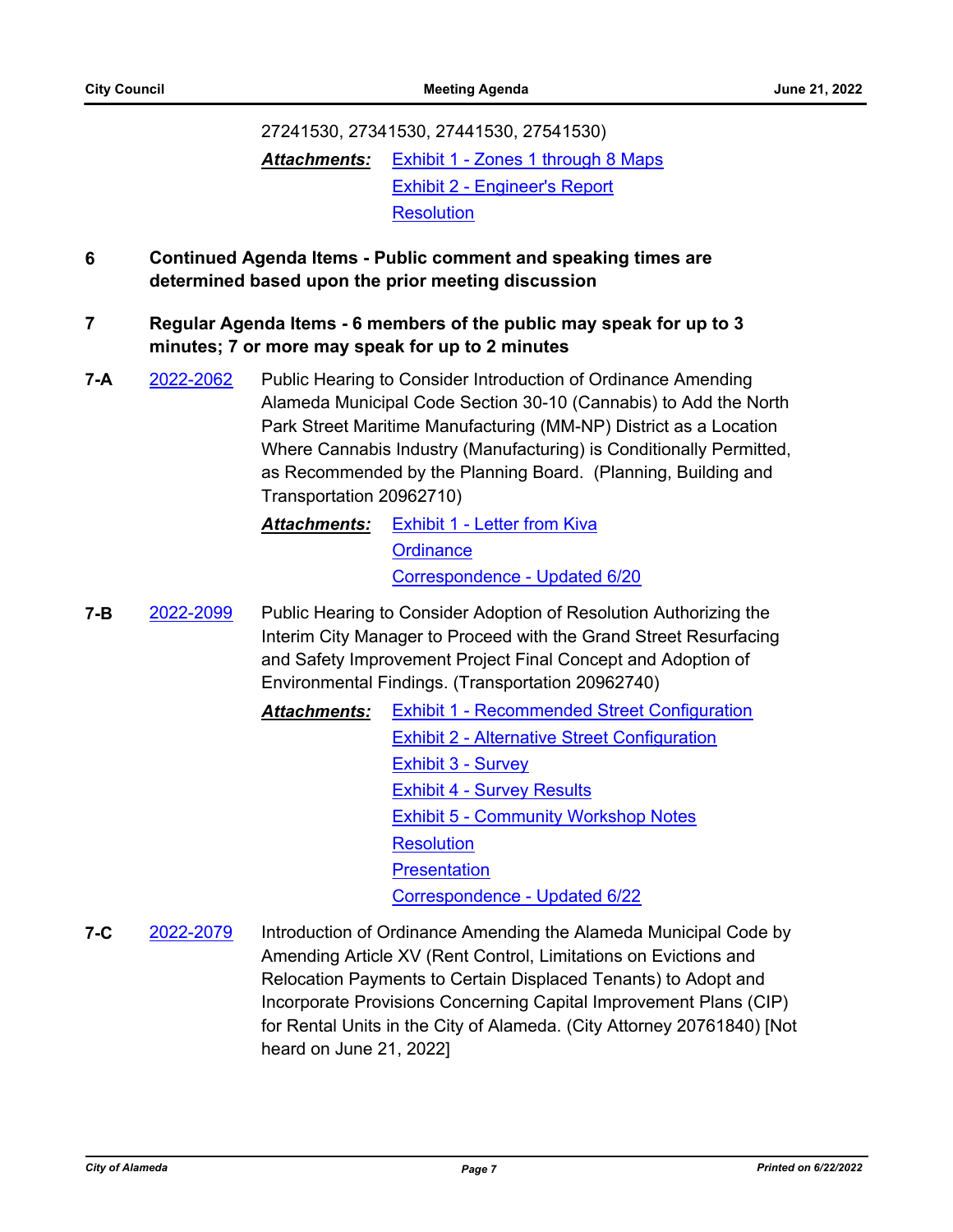| <b>Attachments:</b> | <b>Exhibit 1 - Responses to Tenant Stakeholders</b>         |  |
|---------------------|-------------------------------------------------------------|--|
|                     | <b>REVISED Exhibit 1 - Responses to Tenant Stakeholders</b> |  |
|                     | <b>Exhibit 2 - Cities Providing for Recovery of Capital</b> |  |
|                     | <b>Improvements</b>                                         |  |
|                     | <b>Exhibit 3 - Draft Rent Program Regulation</b>            |  |
|                     | Ordinance                                                   |  |
|                     | <b>Presentation</b>                                         |  |
|                     | Correspondence - Updated 6-21                               |  |

- **8 City Manager Communications Communications from City Manager**
- **9 Oral Communications, Non-Agenda (Public Comment) Members of the public may speak for up to 2 minutes regarding any matter not on the agenda**
- **10 Council Referrals Matters placed on the agenda by Councilmembers may be scheduled as future agenda items or dispositive action may be taken on sufficiently noticed time sensitive legislative matters; presentations are limited to 5 minutes; Councilmembers can speak for up to 3 minutes; 6 members of the public may speak for up to 3 minutes; 7 or more may speak for up to 2 minutes**
- **10-A** [2022-2111](http://alameda.legistar.com/gateway.aspx?m=l&id=/matter.aspx?key=11888) Consider Directing Staff to Reform the Fee Towing Companies Require Alameda Residents to Pay to Retrieve Towed Vehicles. (Councilmember Daysog) [Not heard on June 21, 2022] *Attachments:* [Email](http://alameda.legistar.com/gateway.aspx?M=F&ID=591370f8-cfc3-415c-8154-3edf7506c21a.pdf)
- **11 Council Communications Councilmembers can speak for 9 minutes to address any matter not on the agenda, including reporting on conferences or meetings**
- **11-A** [2022-2137](http://alameda.legistar.com/gateway.aspx?m=l&id=/matter.aspx?key=11914) Mayor's Nominations for Appointment to the Civil Service Board, Commission on Persons with Disabilities, Golf Commission, Historical Advisory Board, Housing Authority Board of Commissioners, Library Board, Planning Board, Public Utilities Board, Recreation and Parks Commission, Social Services Human Relations Board, and Transportation Commission.

# **12 Adjournment - City Council**